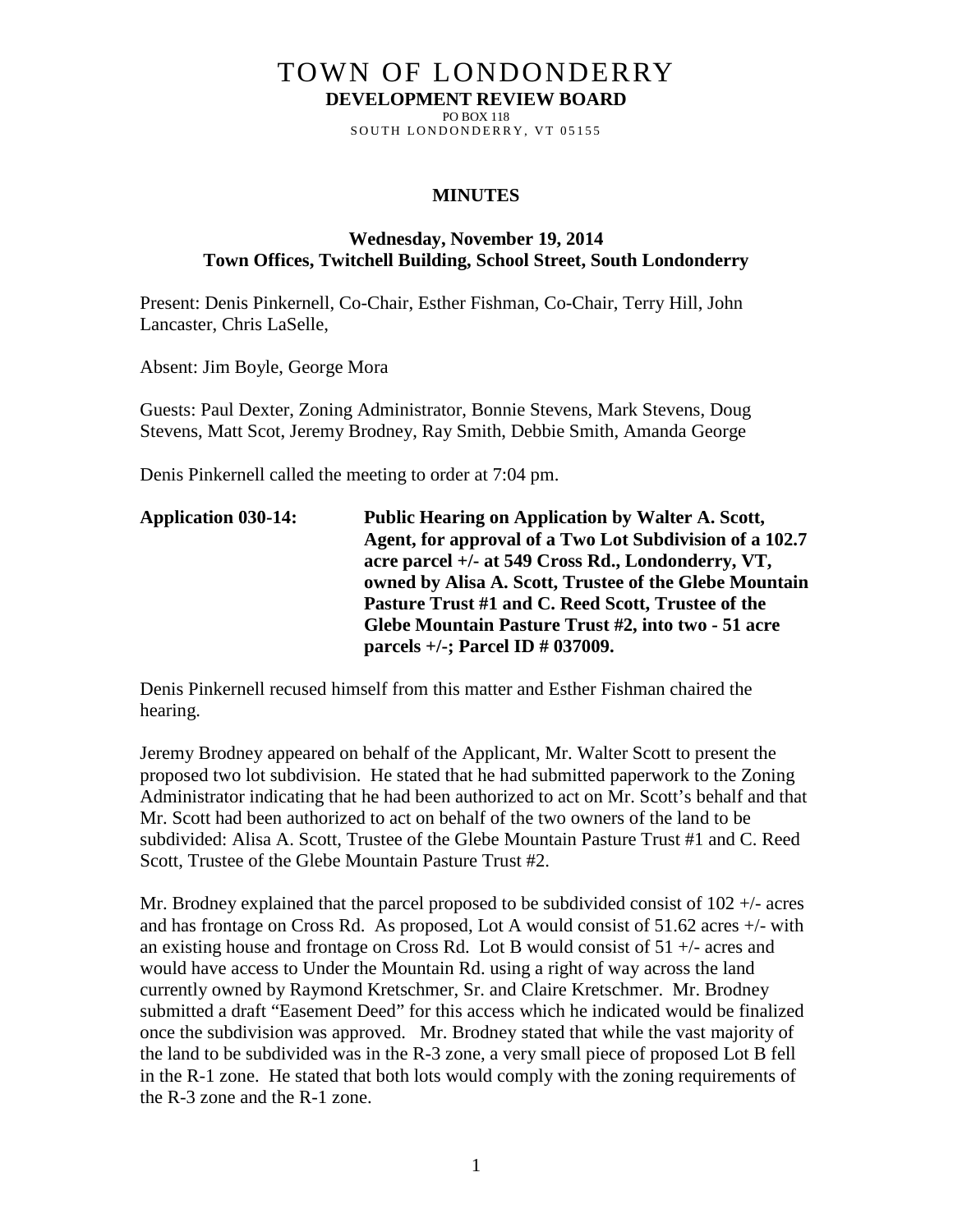Mr. Brodney stated that the land to be divided was primarily dry and wooded and he submitted an aerial photograph from the Vermont Natural Resources Atlas in support of this statement.

Paul Dexter stated that he had undertaken the required steps for public notice of the hearing, which includes mailing a copy of the Hearing Notice to all abutting property owners and that 2 of the notices were returned by the Post Office. One notice was mailed to the address of the abutter as it appears on the Town's Grand list and the other was mailed to the correct street and house number on the Grand List but was addressed Londonderry VT when it should heave been labeled South Londonderry, VT After a lengthy discussion, it was decided that Mr. Dexter would contact the two landowners whose notice was returned and inform them of the proposed subdivision and inform them that they could raise any questions or concerns at the DRB's next hearing December 17, 2014.

At 7:35 pm, the Board continued the hearing until December 17, 2014 at 7 pm.

# **Application 032-14: Public hearing on the Appeal of Raymond Smith of Zoning Administrator's Denial of Application for a Contractor Shop/Yard for an Excavation Business at 34 No Name Rd., South Londonderry, VT, Parcel ID # 075001.**

Jeremy Brodney appeared on behalf of Raymond and Debbie Smith to present an appeal of the Zoning Administrator's denial of a permit application for a Contractor Shop/Yard for the Smith's existing Excavation Business. He explained that earlier in the year the Smith's had received a letter from the Zoning Administrator that no permit existed for their excavation business and that operating without a permit is a violation of the Zoning Bylaws. Subsequently, the Smith's filed an application for such a permit and for a 40 by 60 foot shop/barn to house the excavation equipment but that application was denied because the use the proposed "Contractor Shop/Yard" for an Excavation Business did not appear on the list of uses allowed in the Town, either permitted or conditional.

Subsequently, the Smith filed an appeal of the Zoning Administrator's denial under the provisions of Section 203(D) of the Zoning Regulations which allows the DRB to permit Uses Not Provided For if certain criteria are met.

At the hearing, Mrs. Smith stated that they had been operating the excavation business at the site since the early 1980s. She also asked when the zoning regulations were adopted and whether they should apply to their business. Mr. Smith stated that the shop would be used for vehicle and equipment maintenance and storage, although he noted that not all of his equipment would fit in the new building. He stated that the new shop would replace an existing garage.

Several neighbors (Matt Scott, Mark Stevens, Bonnie Stevens, Doug Stevens) spoke in favor of granting the Smith's a permit to allow their business and said the business created no problems in the neighborhood and that their business should be encouraged by the town. No one spoke in opposition to the Smith's business. .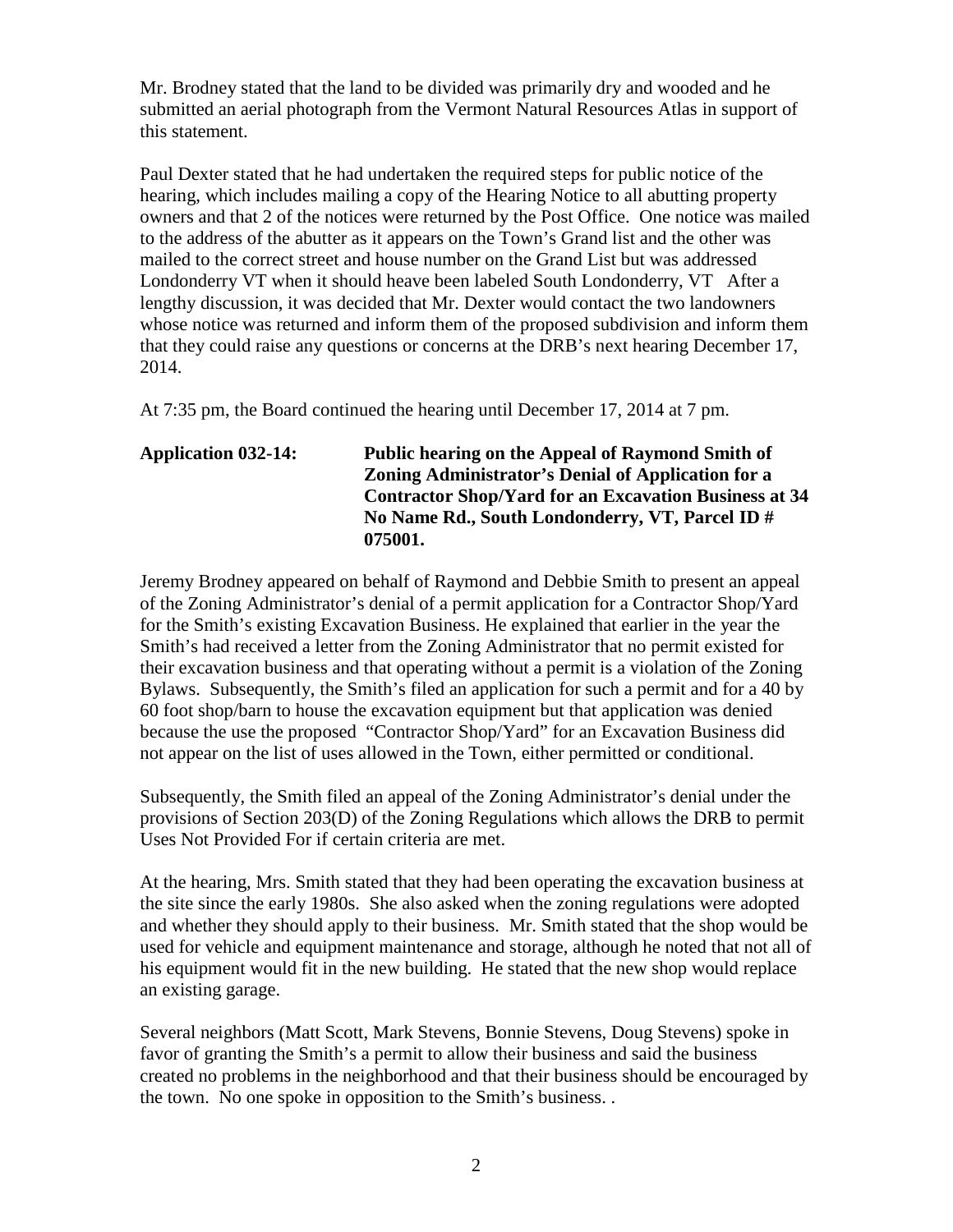Mr. Brodney stated that Section 203(D) allowed the DRB to approve the use if it was of the same general character of the uses permitted in the district and would not adversely affect the uses in the district. He stated that the Smith's property is in the Service Commercial zone and that it is consistent with other uses in the zone and is consistent with the purpose of the SC zone as stated in the Bylaws. He further stated that the Smith's business would not adversely affect the zone or abutters, as evidenced by the statements by the neighbors. He stated that the siding for the proposed shop building would be wood and that there would be a motion light on the side to discourage theft. He stated that the building would meet the setbacks of the SC zone. He also stated that the building might be built be smaller than proposed and that it would meet the required setbacks at any size built.

The Board closed the hearing at 8:00 pm.

## **Application 034-14; Public hearing on the Application by James A. Young, P.C on behalf of Amy Law, for Conditional Use Approval for an Accessory Dwelling at 89 Derry Woods Rd., Londonderry, VT, Parcel ID # 064014**

Denis Pinkernell recused himself from this matter and Esther Fishman chaired the hearing.

Amanda George, from the Law office of James A. Young, appeared on behalf of the property owner, Amy Law to present the request for approval of an accessory dwelling and related deck. Ms. George stated that the apartment, with steps and a deck/platform at the top of the steps was over the garage and had been constructed over 10 years ago for use by family members during visits. She stated that the primary single family home on the property was 2176 square feet and the apartment was 560 square feet.

Ms. George submitted a photograph that showed three cars parked near the two car garage over which the apartment is built.

Ms. George submitted an email from the State Agency of Natural resources to Speath Engineering regarding the Law residence confirming that all septic and well systems in place as of January 1, 2007 are exempt from the state water/wastewater rules. Ms. George stated that both the house and apartment are served by one well and one septic system and that both systems were in place prior to 2007. She also stated that Amy Law had stated that she has had over 18-25 people at the house and apartment over holidays and never had a problem with septic or well.

The Board closed the hearing at 8:30.

## **Deliberations**

The Board deliberated the Smith appeal. After deliberations, Esther Fishman moved to grant the appeal and approve the Site Plan for the proposed shop. John Lancaster seconded and the Motion passed unanimously.